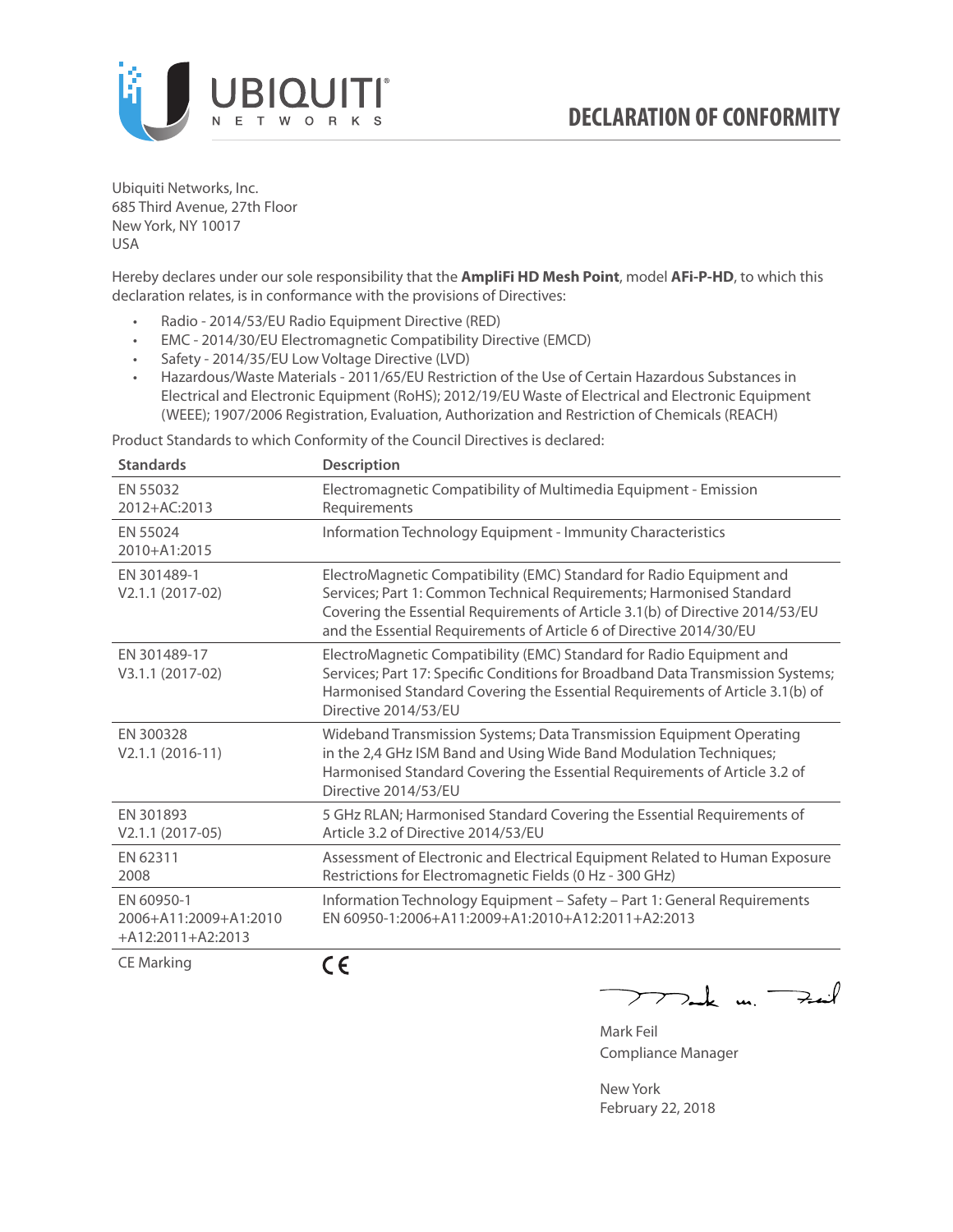

# **български** [Bulgarian]

С настоящото UBIQUITI NETWORKS декларира, че този тип радиосъоръжение AFi-P-HD е в съответствие с Директива 2014/53/ЕС.

# **Hrvatski** [Croatian]

UBIQUITI NETWORKS ovime izjavljuje da je radijska oprema tipa AFi-P-HD u skladu s Direktivom 2014/53/EU.

# **Čeština** [Czech]

Tímto UBIQUITI NETWORKS prohlašuje, že typ rádiového zařízení AFi-P-HD je v souladu se směrnicí 2014/53/EU.

# **Dansk** [Danish]

Hermed erklærer UBIQUITI NETWORKS, at radioudstyrstypen AFi-P-HD er i overensstemmelse med direktiv 2014/53/EU.

# **Nederlands** [Dutch]

Hierbij verklaar ik, UBIQUITI NETWORKS, dat het type radioapparatuur AFi-P-HD conform is met Richtlijn 2014/53/EU.

# **English**

Hereby, UBIQUITI NETWORKS declares that the radio equipment type AFi-P-HD is in compliance with Directive 2014/53/EU.

# **Eesti keel** [Estonian]

Käesolevaga deklareerib UBIQUITI NETWORKS, et käesolev raadioseadme tüüp AFi-P-HD vastab direktiivi 2014/53/EL nõuetele.

# **Suomi** [Finnish]

UBIQUITI NETWORKS vakuuttaa, että radiolaitetyyppi AFi-P-HD on direktiivin 2014/53/EU mukainen.

# **Français** [French]

Le soussigné, UBIQUITI NETWORKS, déclare que l'équipement radioélectrique du type AFi-P-HD est conforme à la directive 2014/53/UE.

# **Deutsch** [German]

Hiermit erklärt UBIQUITI NETWORKS, dass der Funkanlagentyp AFi-P-HD der Richtlinie 2014/53/EU entspricht.

# **Ελληνικά** [Greek]

Με την παρούσα ο/η UBIQUITI NETWORKS, δηλώνει ότι ο ραδιοεξοπλισμός AFi-P-HD πληροί την οδηγία 2014/53/ΕΕ.

# **Magyar** [Hungarian]

UBIQUITI NETWORKS igazolja, hogy a AFi-P-HD típusú rádióberendezés megfelel a 2014/53/EU irányelvnek.

# **Íslenska** [Icelandic]

Hér með lýsir UBIQUITI NETWORKS yfir því að AFi-P-HD er í samræmi við tilskipun 2014/53/ESB.